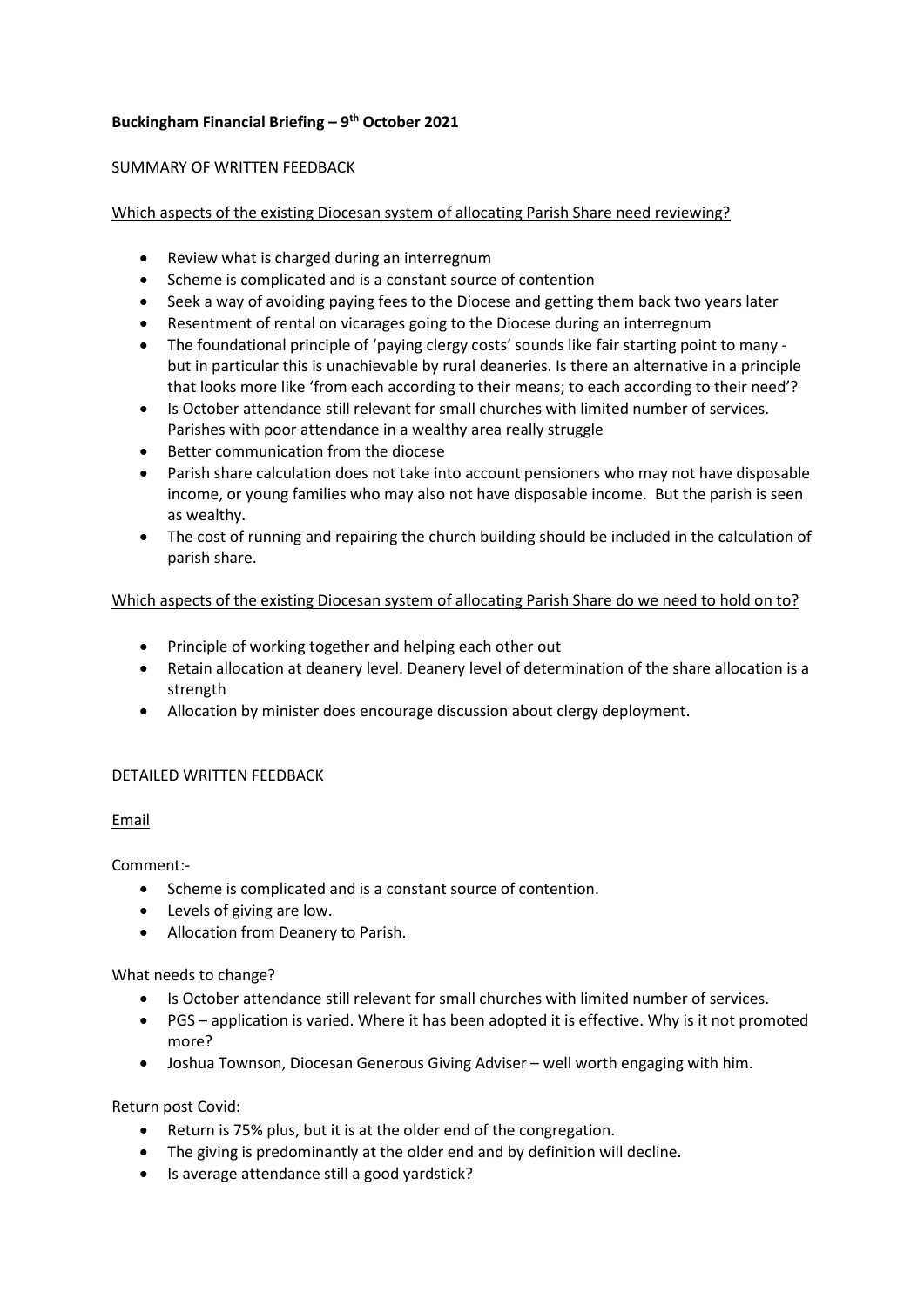Things to hold on to:

- Allocation by minister does encourage discussion about clergy deployment.
- Two stage allocation.

Comment:

- Most issues do seem to be on the allocation by Deanery to Parishes which the Review will not address.
- Raising money for specific causes is easier than increasing regular giving. Guidance on how this might change.

#### Verbal Questions

See video recording

#### Chat box

#### Questions:

Is the ability to pay is as disparate as the parish share cost per average attendee which varies from #457 in #1263

#### Breakout Groups:

Which aspects of the system do we need to review? What do we have in the system at the moment which we need to hold on to?

Aspects to be reviewed: share allocation seems to be based on a few assumptions which need to be more realistic. for example a parish deemed wealthy with congregates being assets rich but cash poor ( e.g. pensioners) this would affect the contribution ability of the local parish

To review:

Can we break down the £1.9m cost of DoMM by area (or even deanery)?

Advice is needed for parishes on best investment opportunities (financial and ethical) Some parishes are using all their income on parish share and have nothing remaining to spend on local mission. This devalues local mission.

What is the optimum level of income that should be contributed to parish share?

What priority should be given to local mission? And what are the ethics of spending on buildings? It's difficult for treasurers to challenge parishes that aren't paying the full parish share allocation. Can the diocese do more to encourage parishes to pay something

Period of consultation on the review of mission and pastoral measure 2011 (GS2222?) elapsed before an incumbent was aware of the consultation – communication is a problem.

To hold on to:

Principle of working together and helping each other out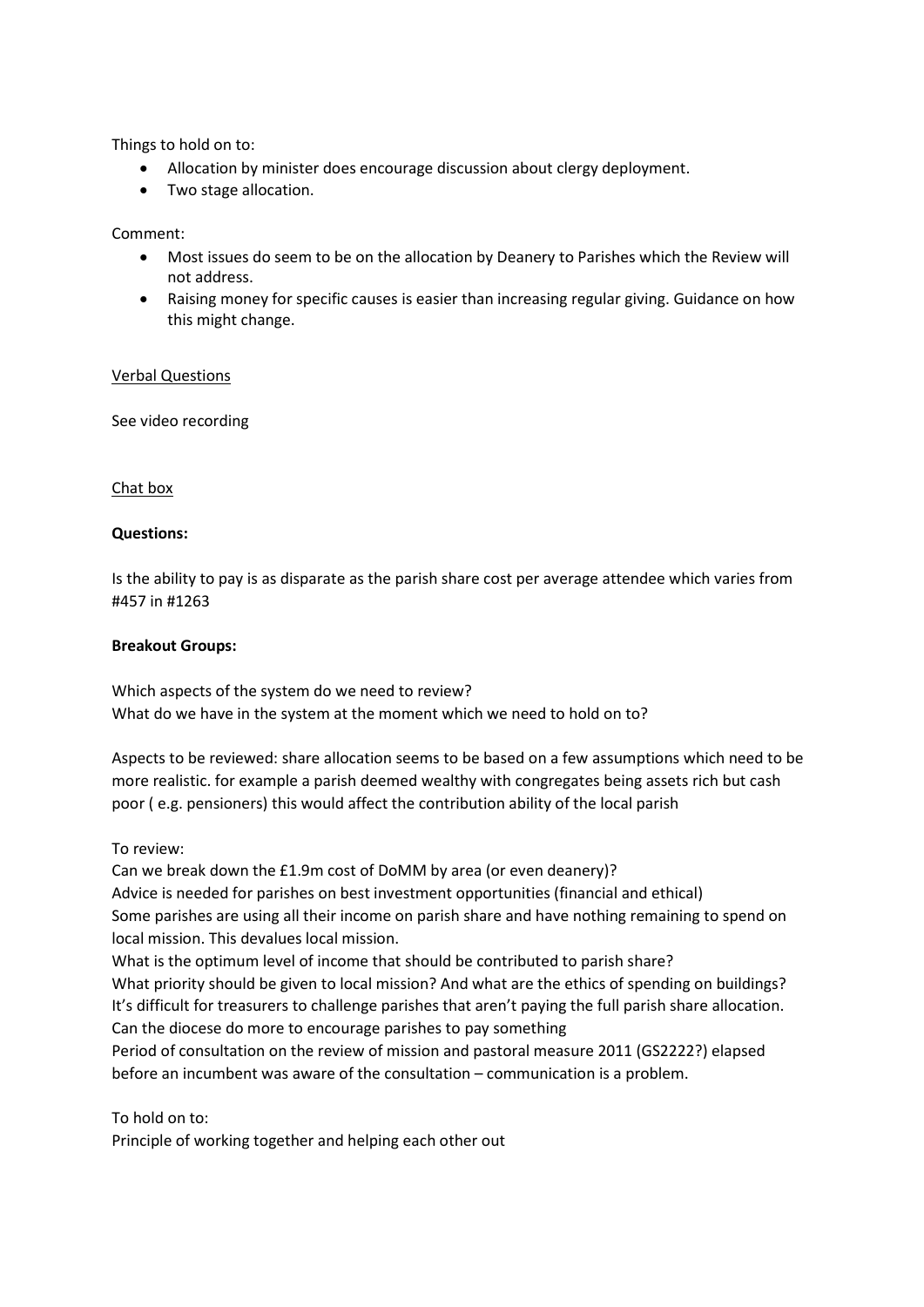We also had a particular comment about the huge difference between rural and urban deaneries rural deaneries are beset continually by difficulties in meeting share requests

The allocation needs to be more structured. The cost of ministry is not fair nor realistic

Review what is charged during an interregnum; seek a way of avoiding paying fees to the Diocese and getting them back two years later; resentment of rental on vicarages going to the Diocese during an interregnum; parishes with poor attendance in a wealthy area really struggle; better communication needed - esp re costs of the Department of Mission; costs of maintaining buildings not adequately reflected. Please retain allocation at deanery level.

I fully support the comments on the unsustainability and unaffordability of the Parish Share

Review the communication between diocese and deanery office. Also communication needs to be customised based on the circumstances of Parishes and Deaneries. Review of more ways to encourage donation, for example performing better services.

We had some differing opinions about the foundational principle of 'paying clergy costs' – It sounds like fair starting point to many - but in particular this is unachievable by rural deaneries. Is there an alternative in a principle that looks more like 'from each according to their means; to each according to their need'? Does there need to be more attention to the comparison between deaneries when setting share allocation between them?

Although 75% may have returned to the church post Covid, most are elderly (in rural parishes at least) so they and their planned giving will be soon lost to the church, and are not being replaced by young folk. Most villagers do not realise that the church and congregation pay week in week out for their vicar. They expect a vicar to be there to marry their children, but think that the vicar is paid for centrally out of some magic pot!

Particular question: How does a parish who is expected to pay 92+% of their income on parish share consider their sustainability – any support or advice to those parishes? Beyond the payment of the share there is little potential for any further outgoings.

On aspects on areas to hold on to- deanery level of determination of the share allocation is a strength; putting up the original principles in the share system is also a good practice.

We had an interesting reflection about how 'it's not just about the money' – the spiritual principles at play – of generosity and mutual support for example – but in discussions at local parish and deanery level it often ends up basically being about self-preservation.

Hard to comment on diocesan allocation [communication issue?] but where it's working shouldn't be broken. Averages per attendee very wide range £457-£1238 in our parish. Some very poor people and parishes are very generous indeed. Most charities have "S shaped curve" and are dependent on very few large givers. Has diocese ever surveyed ability to pay of congregation members? Many people travel into churches from outside parish — 60% Age of congregation is also an issue. Who will pay in 5-10 years? Deanery unfairly allocating… 44% increase to us and nothing to others when we are out church planting across deanery. Deanery may be too focused on formula when Diocesan stay 1 should be, but Deanery decision should reflect local missional realities. Another deanery is